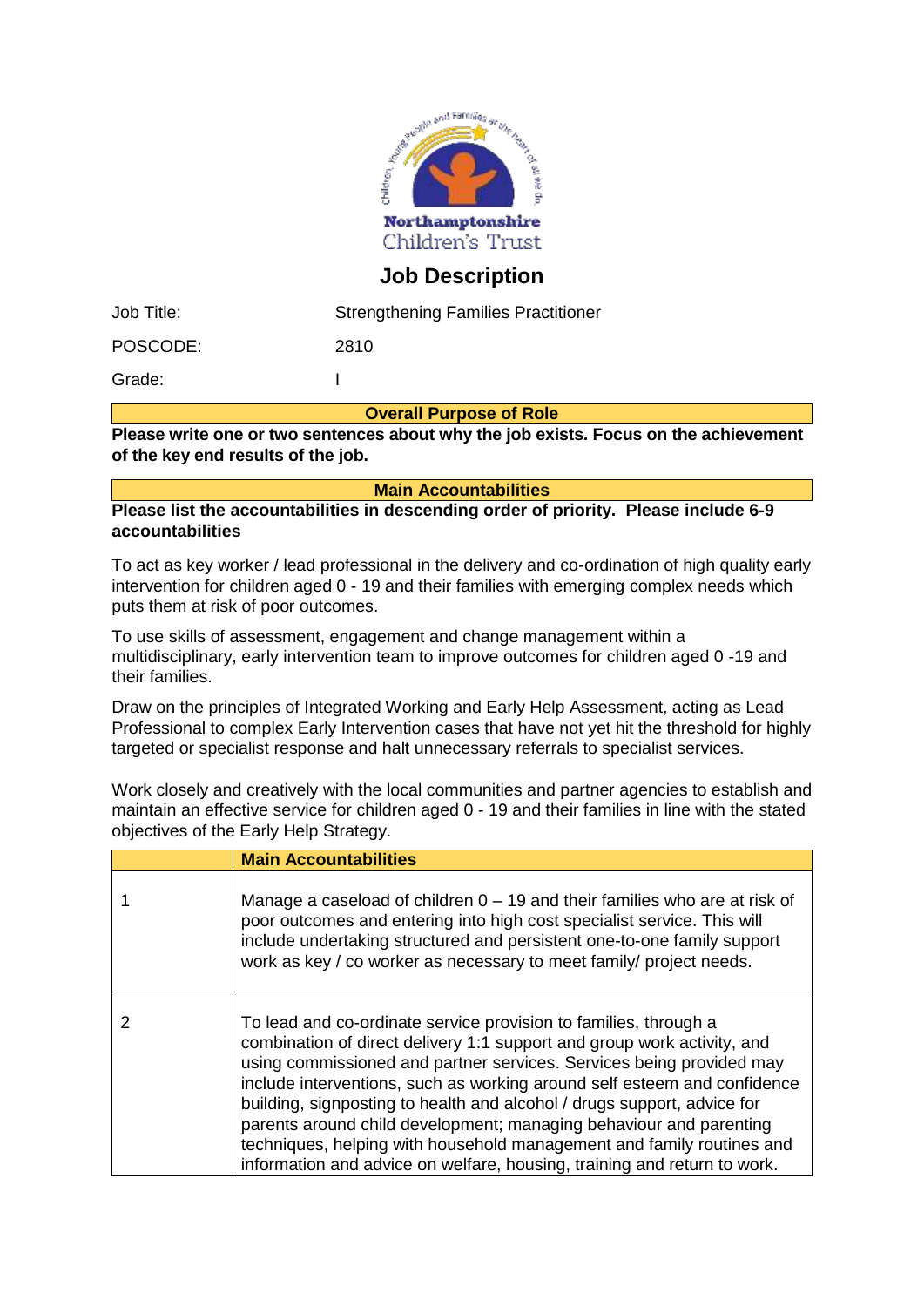| 3 | To carry out and oversee comprehensive whole family needs/risk<br>assessments and to work intensively with families in their family home to<br>engage with those who are hard to engage. To develop and propose<br>intervention plans following assessment to create an assertive and<br>persistent structured supportive intervention environment enabling families<br>to explore their difficulties and strengths.                                                                                                                             |
|---|--------------------------------------------------------------------------------------------------------------------------------------------------------------------------------------------------------------------------------------------------------------------------------------------------------------------------------------------------------------------------------------------------------------------------------------------------------------------------------------------------------------------------------------------------|
| 4 | To offer a support and challenge approach with families to bring about<br>positive change in behaviour, using agreed contract with consequences<br>approaches. Act as the lead professional to co-ordinate day-to-day inputs<br>of other agencies, including providing knowledge and advice for team<br>members and ensuring professional boundaries are set and maintained.                                                                                                                                                                     |
| 5 | Develop and maintain a range of strategies and resources to effectively<br>engage children, their families, partners and communities.                                                                                                                                                                                                                                                                                                                                                                                                            |
| 6 | To plan, deliver and review, individual and family support plans to assist<br>families maintain tenancies, reduce anti social/offending behaviour and<br>improve outcomes for children aged $0 - 19$ and their families.                                                                                                                                                                                                                                                                                                                         |
| 7 | To have a clear understanding of safeguarding and protecting families<br>from risk and harm and to participate in regular case planning and review<br>meetings, supervision, appraisal and training.                                                                                                                                                                                                                                                                                                                                             |
| 8 | To establish and maintain effective working relationships with statutory<br>and voluntary agencies to ensure a high standard of service and support<br>to families. Participate within the locality arrangements to support locality<br>hubs to customers and operate a "one-stop shop" for appropriate advice<br>and support as these are developed.                                                                                                                                                                                            |
| 9 | To ensure that monitoring and statistical information regarding the project<br>is available for the team manager and in turn the leadership and<br>governance group. To keep good quality casework notes in accordance<br>with agreed data collection and recording systems and comply with<br>agreed financial and IT procedures. Work within established procedures<br>for monitoring information, assessment, information sharing,<br>confidentiality, safeguarding and health and safety, undertaking risk<br>assessments where appropriate. |

**Safeguarding commitment** *(Include for roles involving work with children/vulnerable adults)* We are committed to safeguarding and promoting the welfare of children and young people/vulnerable adults. We require you to understand and demonstrate this commitment.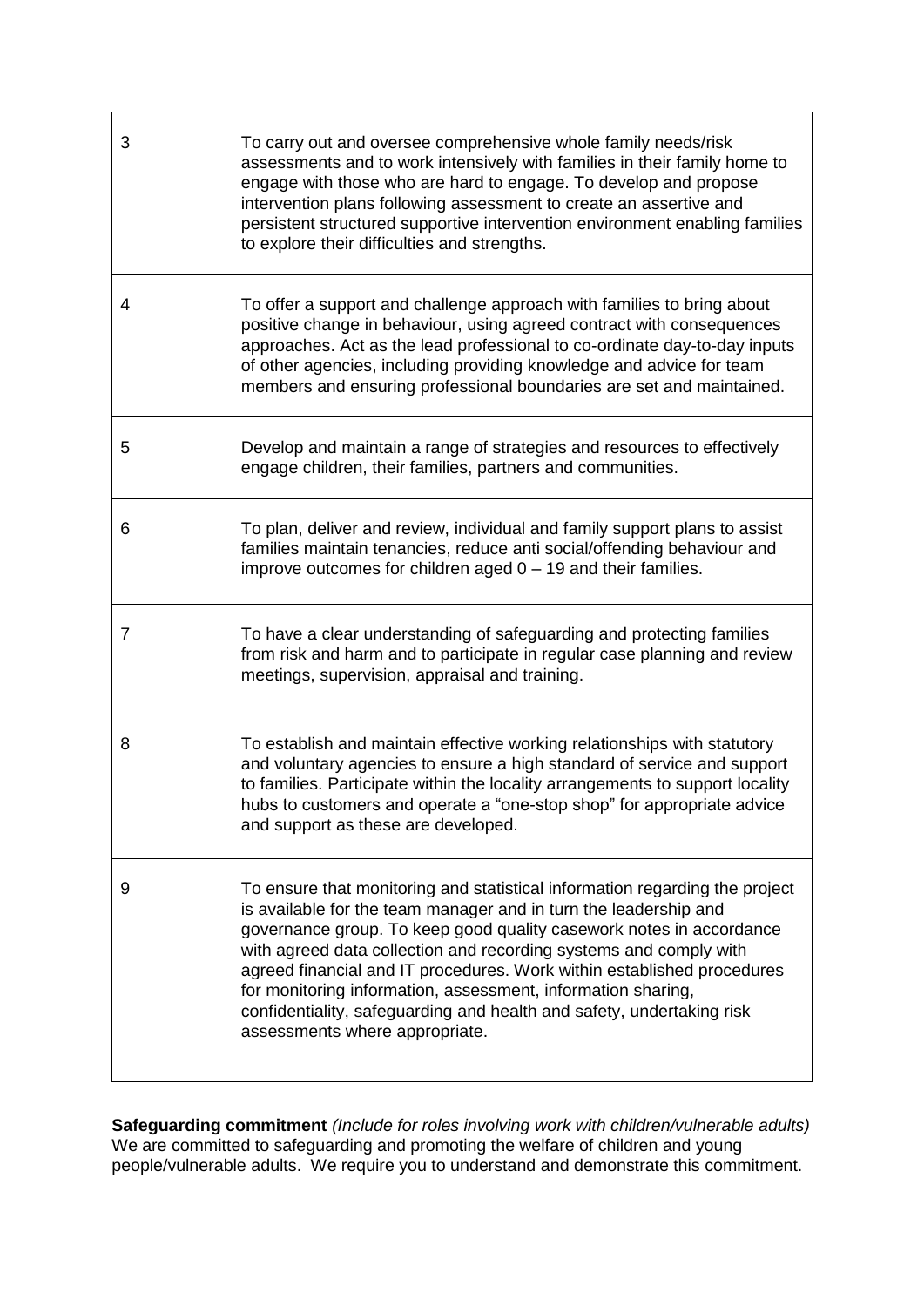## **Person Specification**

## **Qualifications, Knowledge, Skills and Experience**

Minimum level of qualifications needed for this post

| <b>Qualifications</b><br><b>Required</b> | <b>Essential Criteria</b>                                                                                              | <b>Desirable Criteria</b>                      |
|------------------------------------------|------------------------------------------------------------------------------------------------------------------------|------------------------------------------------|
|                                          | This post requires satisfactory clearance<br>of an Enhanced DBS check                                                  | Qualified in<br>evidence based<br>intervention |
|                                          | Level 3 qualification in working with<br>children, young people vulnerable adults<br>and their families or substantial | programmes with<br>families                    |
|                                          | professional experience in this area                                                                                   | Counselling/social<br>work qualification       |

Minimum levels of knowledge, skills and experience required for this post

| <b>Identify</b> | <b>Essential Criteria</b>                                                                                                                       | <b>Desirable Criteria</b>                                                              |
|-----------------|-------------------------------------------------------------------------------------------------------------------------------------------------|----------------------------------------------------------------------------------------|
| Knowledge:      |                                                                                                                                                 |                                                                                        |
|                 | Ability to undertake individual and<br>family assessments and assess<br>needs and risk.                                                         | Plan, design and<br>deliver evidence<br>based interventions in<br>a group context      |
|                 | Proven experience of direct work<br>with families with multiple problems<br>and with families who find it difficult<br>to engage with services. | Training in solution<br>focussed and<br>strengths based                                |
|                 | Must be prepared to work flexibly<br>with families and advocate on<br>behalf of children, young people<br>and vulnerable adults.                | approaches<br>Experience<br>οf                                                         |
|                 | Ability to review with families their<br>readiness for change and work to<br>enable families to become self-                                    | working<br>in<br>a<br>multidisciplinary<br>the<br>team<br>in<br>statutory<br><b>or</b> |
|                 | reliant<br>Ability to prepare and present case                                                                                                  | voluntary sector                                                                       |
|                 | notes and reports in a<br>variety of settings                                                                                                   | Working knowledge<br>and understanding of<br>the Youth Criminal                        |
|                 | Knowledge and training in Early<br>Help Assessment and Integrated<br>Working                                                                    | <b>Justice System</b>                                                                  |
|                 | <b>Basic IT skills</b>                                                                                                                          |                                                                                        |
|                 |                                                                                                                                                 |                                                                                        |
| Skills:         | <b>Essential Criteria</b>                                                                                                                       | <b>Desirable Criteria</b>                                                              |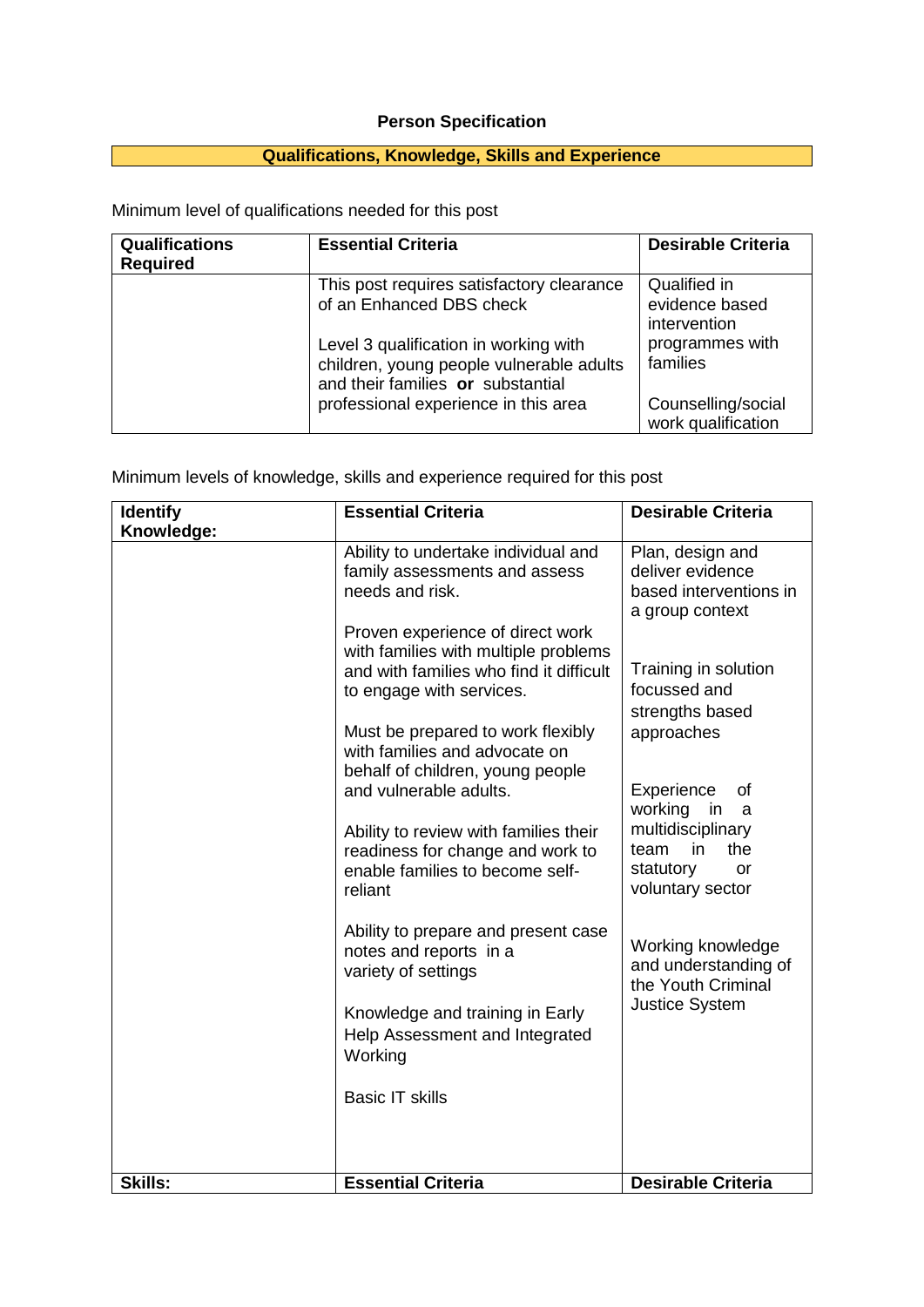|                            | Excellent interpersonal skills and<br>effective communication with a<br>range of professionals<br>Ability to work in an open and often<br>way with<br>challenging<br>children,<br>young people, vulnerable adults<br>and their families | Demonstrate the<br>ability to work to<br>timescale and within<br>budget to achieve<br>targets set<br>Demonstrate skills in<br>working in an<br>outcome focussed |
|----------------------------|-----------------------------------------------------------------------------------------------------------------------------------------------------------------------------------------------------------------------------------------|-----------------------------------------------------------------------------------------------------------------------------------------------------------------|
|                            | Able to convey respect for others                                                                                                                                                                                                       | way                                                                                                                                                             |
|                            | Able to work as part of a team                                                                                                                                                                                                          | Evidences of ability to<br>use computer based                                                                                                                   |
|                            | Demonstrate skills in mediation,<br>negation and problem solving                                                                                                                                                                        | case recording system                                                                                                                                           |
|                            | Able to assess situations<br>with<br>clarity and<br>sensitivity<br>act<br>professionally in and around crisis<br>situations                                                                                                             |                                                                                                                                                                 |
|                            | Organisational<br>and<br>time<br>management skills                                                                                                                                                                                      |                                                                                                                                                                 |
|                            | Able to travel effectively in the<br>locality                                                                                                                                                                                           |                                                                                                                                                                 |
| <b>Equal Opportunities</b> | <b>Essential Criteria</b>                                                                                                                                                                                                               |                                                                                                                                                                 |
|                            | Ability to demonstrate<br>awareness/understanding of equal<br>opportunities in relation to service<br>delivery and development, as<br>other people's behaviour, physical,<br>social and welfare needs                                   |                                                                                                                                                                 |
| <b>Disclosure Level</b>    |                                                                                                                                                                                                                                         |                                                                                                                                                                 |

| What DBS Level is required for this post? |   |
|-------------------------------------------|---|
| None                                      |   |
| Standard                                  |   |
| <b>Enhanced Child Only</b>                |   |
| <b>Enhanced Child/Adult Bar</b>           | X |

## **Working Arrangements**

| What work type does this role fit into? (tick one box that reflects the main work type, the |     |
|---------------------------------------------------------------------------------------------|-----|
| default workers type is flexible)                                                           |     |
| Fixed                                                                                       |     |
| Flexible                                                                                    | Ι×Ι |